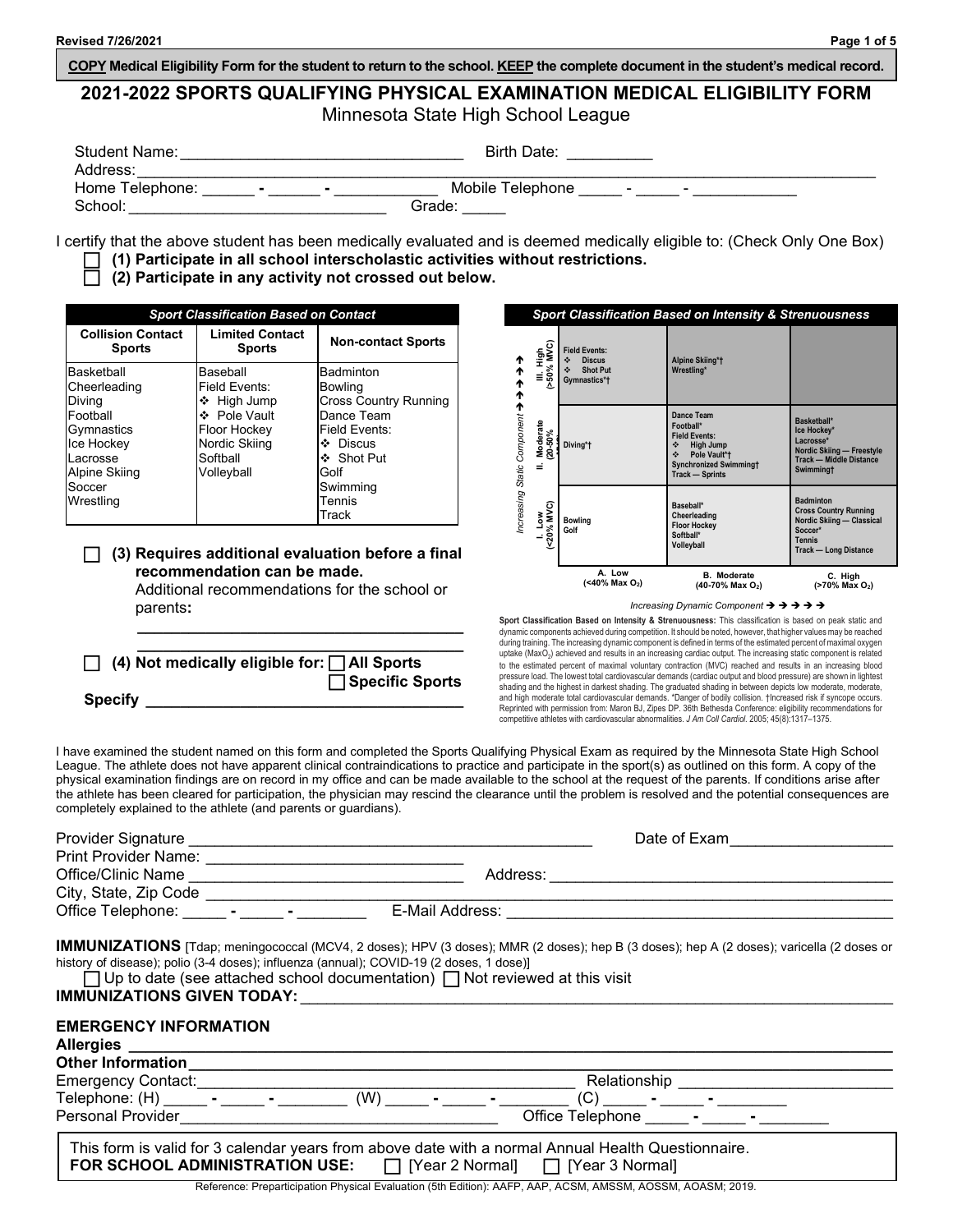## **2020-2021 SPORTS QUALIFYING PHYSICAL HISTORY FORM**

Minnesota State High School League

Note: Complete and sign this form (with your parents if younger than 18) before your appointment.

| Name:                                                                                                                                                                                                                                                                                                                                                                                                                                                                                                                                                                                                                                                                                                                                                                                                                                                                                                                                                    |                                            |              |                                                                         |                      |                           |
|----------------------------------------------------------------------------------------------------------------------------------------------------------------------------------------------------------------------------------------------------------------------------------------------------------------------------------------------------------------------------------------------------------------------------------------------------------------------------------------------------------------------------------------------------------------------------------------------------------------------------------------------------------------------------------------------------------------------------------------------------------------------------------------------------------------------------------------------------------------------------------------------------------------------------------------------------------|--------------------------------------------|--------------|-------------------------------------------------------------------------|----------------------|---------------------------|
| Date of examination:                                                                                                                                                                                                                                                                                                                                                                                                                                                                                                                                                                                                                                                                                                                                                                                                                                                                                                                                     |                                            | Sport(s):    |                                                                         |                      |                           |
|                                                                                                                                                                                                                                                                                                                                                                                                                                                                                                                                                                                                                                                                                                                                                                                                                                                                                                                                                          |                                            |              |                                                                         |                      |                           |
| Have you had COVID-19? Y / N<br>Past and current medical conditions:                                                                                                                                                                                                                                                                                                                                                                                                                                                                                                                                                                                                                                                                                                                                                                                                                                                                                     | Have you had a COVID-19 vaccination? Y / N |              |                                                                         | One shot or 2 shots? |                           |
| Have you ever had surgery? If yes, list all past surgeries.<br>List current medicines and supplements: prescriptions, over-the-counter, and herbal or nutritional supplements.                                                                                                                                                                                                                                                                                                                                                                                                                                                                                                                                                                                                                                                                                                                                                                           |                                            |              |                                                                         |                      |                           |
| Do you have any allergies? If yes, please list all your allergies (ie, medicines, pollens, food, stinging insects).                                                                                                                                                                                                                                                                                                                                                                                                                                                                                                                                                                                                                                                                                                                                                                                                                                      |                                            |              |                                                                         |                      |                           |
| Patient Health Questionnaire Version 4 (PHQ-4)<br>Over the past 2 weeks, how often have you been bothered by any of the following problems? (Circle response.)                                                                                                                                                                                                                                                                                                                                                                                                                                                                                                                                                                                                                                                                                                                                                                                           | Not at all                                 | Several days | Over half the days                                                      | Nearly every day     |                           |
| Feeling nervous, anxious, or on edge                                                                                                                                                                                                                                                                                                                                                                                                                                                                                                                                                                                                                                                                                                                                                                                                                                                                                                                     | 0                                          |              | 2                                                                       | 3                    |                           |
| Not being able to stop or control worrying<br>Little interest or pleasure in doing things<br>Feeling down, depressed, or hopeless                                                                                                                                                                                                                                                                                                                                                                                                                                                                                                                                                                                                                                                                                                                                                                                                                        | 0<br>0<br>0                                | 1            | $\overline{2}$<br>$\sqrt{2}$<br>2                                       | 3<br>3               |                           |
|                                                                                                                                                                                                                                                                                                                                                                                                                                                                                                                                                                                                                                                                                                                                                                                                                                                                                                                                                          |                                            |              | (If the sum of responses to questions 1 & 2 or 3 & 4 are ≥3, evaluate.) |                      |                           |
| Circle Question Numbe $(1)$ of questions for which the answer is unknown.<br>No                                                                                                                                                                                                                                                                                                                                                                                                                                                                                                                                                                                                                                                                                                                                                                                                                                                                          |                                            |              |                                                                         |                      | Circle Y for Yes or N for |
| <b>GENERAL QUESTIONS</b><br>HEART HEALTH QUESTIONS ABOUT YOU <sup>a</sup><br><b>HEART HEALTH QUESTIONS ABOUT YOUR FAMILY<sup>a</sup></b><br>11. Has any family member or relative died of heart problems or had an unexpected or unexplained sudden death before age 35 years<br>12. Does anyone in your family have a genetic heart problem such as hypertrophic cardiomyopathy (HCM), Marfan syndrome, arrhythmogenic right<br>ventricular cardiomyopathy (ARVC), long QT syndrome (LQTS), short QT syndrome (SQTS), Brugada syndrome, or catecholaminergic polymorphic<br><b>BONE AND JOINT QUESTIONS</b><br>14. Have you ever had a stress fracture or an injury to a bone, muscle, ligament, joint, or tendon that caused you to miss a practice or game?  Y / N<br><b>MEDICAL QUESTIONS</b><br>19. Do you have any recurring skin rashes or rashes that come and go, including herpes or methicillin-resistant Staphylococcus aureus (MRSA)? Y / N |                                            |              |                                                                         |                      |                           |
| 21. Have you ever had numbness, tingling, weakness in your arms or legs, or been unable to move your arms or legs after being hit or falling?  Y / N                                                                                                                                                                                                                                                                                                                                                                                                                                                                                                                                                                                                                                                                                                                                                                                                     |                                            |              |                                                                         |                      |                           |
|                                                                                                                                                                                                                                                                                                                                                                                                                                                                                                                                                                                                                                                                                                                                                                                                                                                                                                                                                          |                                            |              |                                                                         |                      |                           |
| <b>FEMALES ONLY</b><br>30. How old were you when you had your first menstrual period? __________<br>31. When was your most recent menstrual period?<br>32. How many periods have you had in the past 12 months?                                                                                                                                                                                                                                                                                                                                                                                                                                                                                                                                                                                                                                                                                                                                          |                                            |              |                                                                         |                      |                           |

Notes: \_\_\_\_\_\_\_\_\_\_\_\_\_\_\_\_\_\_\_\_\_\_\_\_\_\_\_\_\_\_\_\_\_\_\_\_\_\_\_\_\_\_\_\_\_\_\_\_\_\_\_\_\_\_\_\_\_\_\_\_\_\_\_\_\_\_\_\_\_\_\_\_\_\_\_\_\_\_\_\_\_\_\_\_\_\_\_\_\_\_\_\_\_\_\_\_\_\_\_\_\_\_\_\_\_\_\_\_\_\_\_\_\_\_\_

I hereby state that, to the best of my knowledge, my answers to the questions on this form are complete and correct.

\_\_\_\_\_\_\_\_\_\_\_\_\_\_\_\_\_\_\_\_\_\_\_\_\_\_\_\_\_\_\_\_\_\_\_\_\_\_\_\_\_\_\_\_\_\_\_\_\_\_\_\_\_\_\_\_\_\_\_\_\_\_\_\_\_\_\_\_\_\_\_\_\_\_\_\_\_\_\_\_\_\_\_\_\_\_\_\_\_\_\_\_\_\_\_\_\_\_\_\_\_\_\_\_\_\_\_\_\_\_\_\_\_\_\_\_\_\_\_\_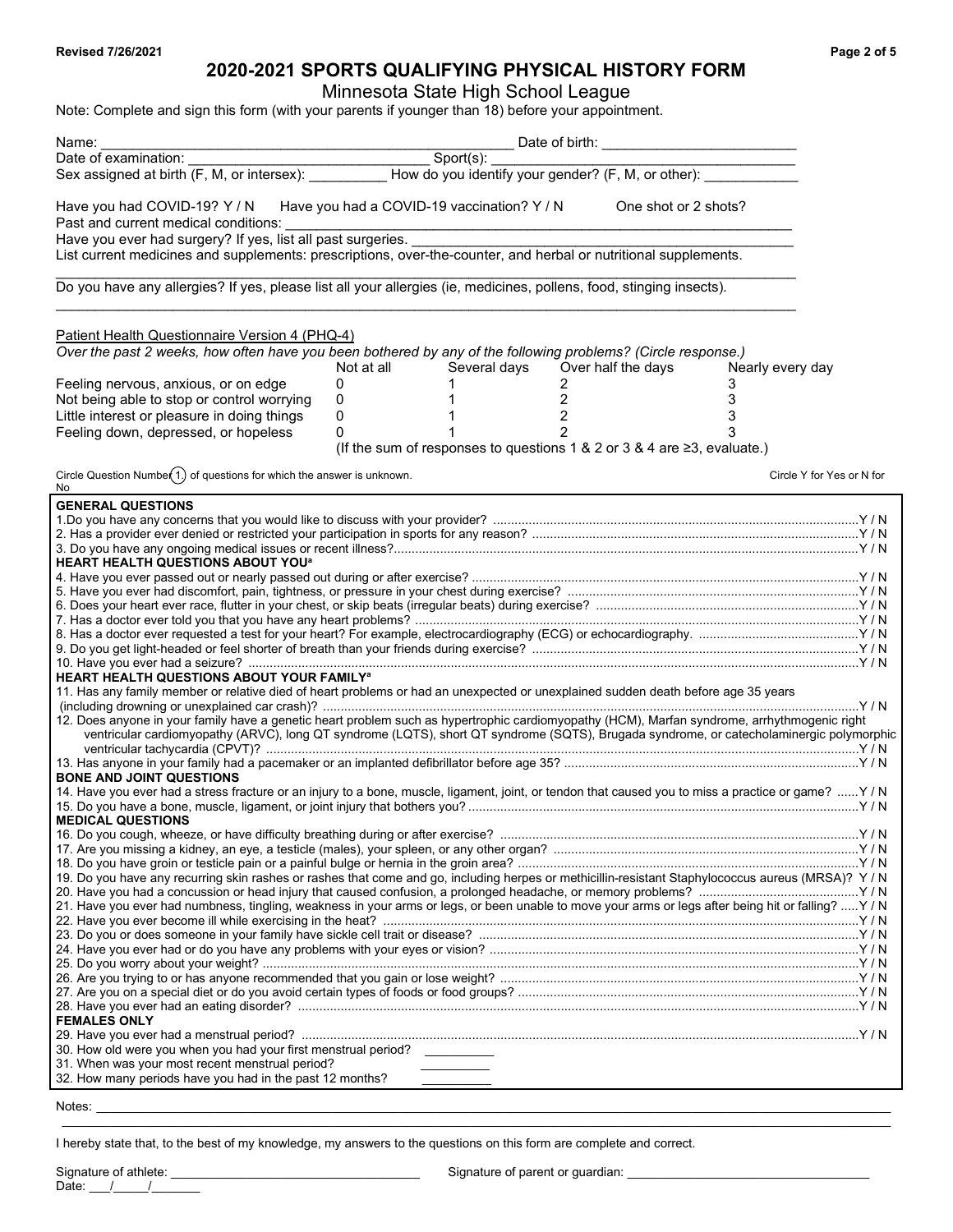## **2020-2021 SPORTS QUALIFYING PHYSICAL EXAMINATION FORM**

Minnesota State High School League

\_\_\_\_\_\_\_\_\_\_\_\_\_\_\_\_\_\_\_\_\_\_\_\_\_\_\_\_\_\_\_\_\_\_\_\_\_\_\_\_\_\_\_\_\_\_\_\_\_\_\_\_\_\_\_\_\_\_\_\_\_\_\_\_\_\_\_\_\_\_\_\_\_\_\_\_\_\_\_\_\_\_\_\_\_\_\_\_\_\_\_\_\_\_\_\_\_\_\_\_\_\_\_\_\_\_\_\_\_\_\_\_\_\_\_\_\_\_\_\_ \_\_\_\_\_\_\_\_\_\_\_\_\_\_\_\_\_\_\_\_\_\_\_\_\_\_\_\_\_\_\_\_\_\_\_\_\_\_\_\_\_\_\_\_\_\_\_\_\_\_\_\_\_\_\_\_\_\_\_\_\_\_\_\_\_\_\_\_\_\_\_\_\_\_\_\_\_\_\_\_\_\_\_\_\_\_\_\_\_\_\_\_\_\_\_\_\_\_\_\_\_\_\_\_\_\_\_\_\_\_\_\_\_\_\_\_\_\_\_\_

Student Name: \_\_\_\_\_\_\_\_\_\_\_\_\_\_\_\_\_\_\_\_\_\_\_\_\_\_\_\_\_\_\_\_\_\_\_ Birth Date: \_\_\_\_\_\_\_\_\_\_

## **Follow-Up Questions About More Sensitive Issues:**

- 1. Do you feel stressed out or under a lot of pressure?
- 2. Do you ever feel so sad or hopeless that you stop doing some of your usual activities for more than a few days?
- 3. Do you feel safe?
- 4. Have you been hit, kicked, slapped, punched, sexually abused, inappropriately touched, or threatened with harm by anyone close to you?
- 5. Have you ever tried cigarette, cigar, pipe, e-cigarette smoking, or vaping, even 1 or 2 puffs? Do you currently smoke?
- 6. During the past 30 days, did you use chewing tobacco, snuff, or dip?
- 7. During the past 30 days, have you had any alcohol drinks, even just one?
- 8. Have you ever taken steroid pills or shots without a doctor's prescription?
- 9. Have you ever taken any medications or supplements to help you gain or lose weight or improve your performance?
- 10. Question "Risk Behaviors" like guns, seatbelts, unprotected sex, domestic violence, drugs, and others.
- 11. Would you like to have a COVID-19 vaccination?

**Notes About Follow-Up Questions:**

|                                                                  |               | <b>MEDICAL EXAM</b>                                                                                                                                                                                                            |           |
|------------------------------------------------------------------|---------------|--------------------------------------------------------------------------------------------------------------------------------------------------------------------------------------------------------------------------------|-----------|
|                                                                  |               |                                                                                                                                                                                                                                |           |
|                                                                  |               |                                                                                                                                                                                                                                |           |
|                                                                  |               | Height Weight BMI (optional) Weight BMI (optional) Weight Manusch Mill (optional) Weight Mulse Mulse Mulse BP MI (optional) Weight Mulse Pulse Mulse Mulse Mulse Mulse Mulse Mulse Mulse BP Mulse (Audiogram or confrontation) |           |
| Exam                                                             |               | <b>Normal Abnormal Findings</b>                                                                                                                                                                                                | Initials* |
| <b>Appearance</b>                                                |               |                                                                                                                                                                                                                                |           |
| Circle any Marfan stigmata<br>present                            | $\rightarrow$ | Kyphoscoliosis, high-arched palate, pectus excavatum, arachnodactyly,<br>arm span > height, hyperlaxity, myopia, MVP, aortic insufficiency                                                                                     |           |
| <b>HEENT</b>                                                     |               |                                                                                                                                                                                                                                |           |
| Eyes                                                             |               |                                                                                                                                                                                                                                |           |
| Fundoscopic                                                      |               |                                                                                                                                                                                                                                |           |
| Pupils                                                           |               |                                                                                                                                                                                                                                |           |
| Hearing                                                          |               |                                                                                                                                                                                                                                |           |
| <b>Cardiovasculara</b>                                           |               |                                                                                                                                                                                                                                |           |
| Describe any murmurs present<br>(standing, supine, +/- Valsalva) | $\rightarrow$ |                                                                                                                                                                                                                                |           |
| Pulses (simultaneous femoral &<br>radial)                        |               |                                                                                                                                                                                                                                |           |
| Lungs                                                            |               |                                                                                                                                                                                                                                |           |
| <b>Abdomen</b>                                                   |               |                                                                                                                                                                                                                                |           |
| <b>Tanner Staging (optional)</b>                                 | Ciricle       | $\mathbf{H}$<br>Ш<br>IV.<br>$\vee$<br>$\mathbf{I}$                                                                                                                                                                             |           |
| Skin (No HSV, MRSA, Tinea<br>corporis)                           |               |                                                                                                                                                                                                                                |           |
| <b>Musculoskeletal</b>                                           |               |                                                                                                                                                                                                                                |           |
| <b>Neck</b>                                                      |               |                                                                                                                                                                                                                                |           |
| <b>Back</b>                                                      |               |                                                                                                                                                                                                                                |           |
| Shoulder/Arm                                                     |               |                                                                                                                                                                                                                                |           |
| Elbow/Forearm                                                    |               |                                                                                                                                                                                                                                |           |
| Wrist/Hand/Fingers                                               |               |                                                                                                                                                                                                                                |           |
| Hip/Thigh                                                        |               |                                                                                                                                                                                                                                |           |
| Knee                                                             |               |                                                                                                                                                                                                                                |           |
| Leg/Ankle                                                        |               |                                                                                                                                                                                                                                |           |
| Foot/Toes                                                        |               |                                                                                                                                                                                                                                |           |
| Functional (Double-leg squat<br>test, single-leg squat test, and |               |                                                                                                                                                                                                                                |           |
| box drop or step drop test)                                      |               |                                                                                                                                                                                                                                |           |

a Consider ECG, echocardiogram, and/or referral to cardiology for abnormal cardiac history or examination findings \* For Multiple Examiners

Additional Notes: **\_\_\_\_\_\_\_\_\_\_\_\_\_\_\_\_\_\_\_\_\_\_\_\_\_\_\_\_\_\_\_\_\_\_\_\_\_\_\_\_\_\_\_\_\_\_\_\_\_\_\_\_\_\_\_\_\_\_\_\_\_\_\_\_\_\_\_\_\_\_\_\_\_\_\_\_\_\_\_\_\_\_\_\_\_\_\_\_\_\_\_\_\_\_\_\_\_\_\_\_\_\_\_\_\_\_\_**

Health Maintenance:  $\Box$  Lifestyle, health, immunizations, & safety counseling  $\Box$  Discussed dental care & mouthguard use

**\_\_\_\_\_\_\_\_\_\_\_\_\_\_\_\_\_\_\_\_\_\_\_\_\_\_\_\_\_\_\_\_\_\_\_\_\_\_\_\_\_\_\_\_\_\_\_\_\_\_\_\_\_\_\_\_\_\_\_\_\_\_\_\_\_\_\_\_\_\_\_\_\_\_\_\_\_\_\_\_\_\_\_\_\_\_\_\_\_\_\_\_\_\_\_\_\_\_\_\_\_\_\_\_\_\_\_\_\_\_\_\_\_\_\_\_\_\_\_\_**

 $\Box$  Discussed Lead and TB exposure – (Testing indicated / not indicated)  $\quad \Box$  Eye Refraction if indicated

Provider Signature: \_\_\_\_\_\_\_\_\_\_\_\_\_\_\_\_\_\_\_\_\_\_\_\_\_\_\_\_\_\_\_\_\_\_\_\_\_\_\_\_\_\_\_\_\_\_\_\_\_\_\_\_\_\_\_ Date: \_\_\_\_\_\_\_\_\_\_\_\_\_\_\_\_\_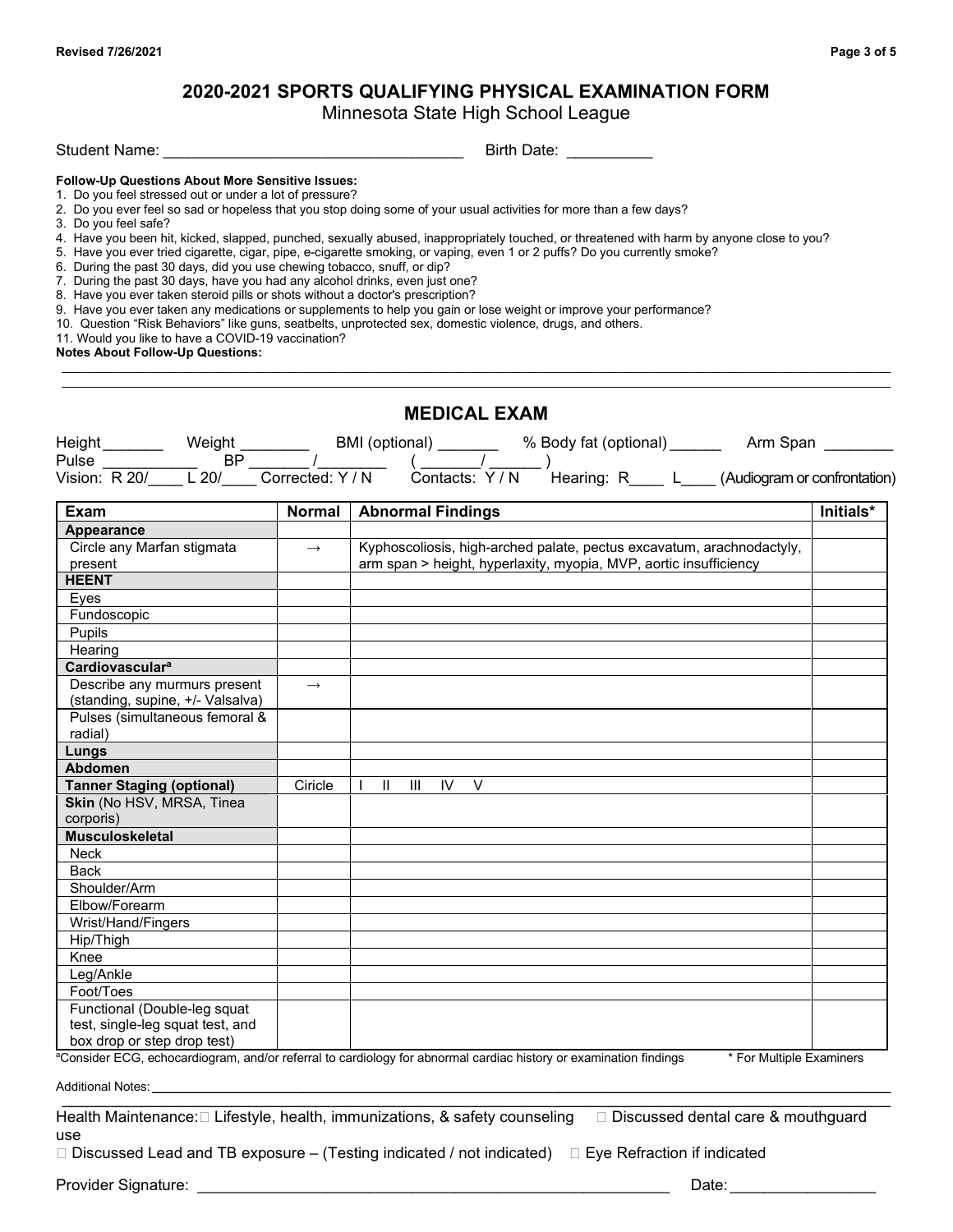## **Minnesota State High School League ATHLETE WITH DISABILITIES SUPPLEMENT TO THE ATHLETE HISTORY**

| Name:                                                                                              | Date of birth: |  |
|----------------------------------------------------------------------------------------------------|----------------|--|
| 1. Type of disability:                                                                             |                |  |
| 2. Date of disability:                                                                             |                |  |
| 3. Classification (if available):                                                                  |                |  |
| 4. Cause of disability (birth, disease, injury, or other):                                         |                |  |
| 5. List the sports you are playing:                                                                |                |  |
| 6. Do you regularly use a brace, an assistive device, or a prosthetic device for daily activities? | Y/N            |  |
| 7. Do you use any special brace or assistive device for sports?                                    | Y / N          |  |
| 8. Do you have any rashes, pressure sores, or other skin problems?                                 | Y/N            |  |
| 9. Do you have a hearing loss? Do you use a hearing aid?                                           | Y/N            |  |
| 10. Do you have a visual impairment?                                                               | Y/N            |  |
| 11. Do you use any special devices for bowel or bladder function?                                  | Y/N            |  |
| 12. Do you have burning or discomfort when urinating?                                              | Y/N            |  |
| 13. Have you had autonomic dysreflexia?                                                            | Y/N            |  |
| 14. Have you ever been diagnosed as having a heat-related or cold-related illness?                 | Y/N            |  |
| 15. Do you have muscle spasticity?                                                                 | Y/N            |  |
| 16. Do you have frequent seizures that cannot be controlled by medication?                         | Y / N          |  |
| Explain "Yes" answers here.                                                                        |                |  |

 $\_$  , and the set of the set of the set of the set of the set of the set of the set of the set of the set of the set of the set of the set of the set of the set of the set of the set of the set of the set of the set of th  $\_$  , and the set of the set of the set of the set of the set of the set of the set of the set of the set of the set of the set of the set of the set of the set of the set of the set of the set of the set of the set of th

### **Please indicate whether you have ever had any of the following conditions:**

| Atlantoaxial instability                                     | Y/N   |     |
|--------------------------------------------------------------|-------|-----|
| Radiographic (x-ray) evaluation for atlantoaxial instability |       | Y/N |
| Dislocated joints (more than one)                            | Y/N   |     |
| Easy bleeding                                                | Y/N   |     |
| Enlarged spleen                                              | Y / N |     |
| Hepatitis                                                    | Y/N   |     |
| Osteopenia or osteoporosis                                   | Y/N   |     |
| Difficulty controlling bowel                                 | Y / N |     |
| Difficulty controlling bladder                               | Y/N   |     |
| Numbness or tingling in arms or hands                        | Y / N |     |
| Numbness or tingling in legs or feet                         | Y / N |     |
| Weakness in arms or hands                                    | Y/N   |     |
| Weakness in legs or feet                                     | Y/N   |     |
| Recent change in coordination                                | Y/N   |     |
| Recent change in ability to walk                             | Y/N   |     |
| Spina bifida                                                 | Y/N   |     |
| Latex allergy                                                | Y/N   |     |
| Explain "Yes" answers here.                                  |       |     |
|                                                              |       |     |

## **I hereby state that, to the best of my knowledge, my answers to the questions on this form are complete and correct.**

Signature of athlete: \_\_\_\_\_\_\_\_\_\_\_\_\_\_\_\_\_\_\_\_\_ Signature of parent or guardian: \_\_\_\_\_\_\_\_\_\_\_\_\_\_\_\_\_\_\_\_\_

Date: / /

 $\_$  ,  $\_$  ,  $\_$  ,  $\_$  ,  $\_$  ,  $\_$  ,  $\_$  ,  $\_$  ,  $\_$  ,  $\_$  ,  $\_$  ,  $\_$  ,  $\_$  ,  $\_$  ,  $\_$  ,  $\_$  ,  $\_$  ,  $\_$  ,  $\_$  ,  $\_$  ,  $\_$  ,  $\_$  ,  $\_$  ,  $\_$  ,  $\_$  ,  $\_$  ,  $\_$  ,  $\_$  ,  $\_$  ,  $\_$  ,  $\_$  ,  $\_$  ,  $\_$  ,  $\_$  ,  $\_$  ,  $\_$  ,  $\_$  ,  $\_$  , and the set of the set of the set of the set of the set of the set of the set of the set of the set of the set of the set of the set of the set of the set of the set of the set of the set of the set of the set of th

Adapted from *2019 American Academy of Family Physicians, American Academy of Pediatrics, American College of Sports Medicine, American Medical Society for Sports Medicine, American Orthopaedic Society for Sports Medicine, and American Osteopathic Academy of Sports Medicine.*